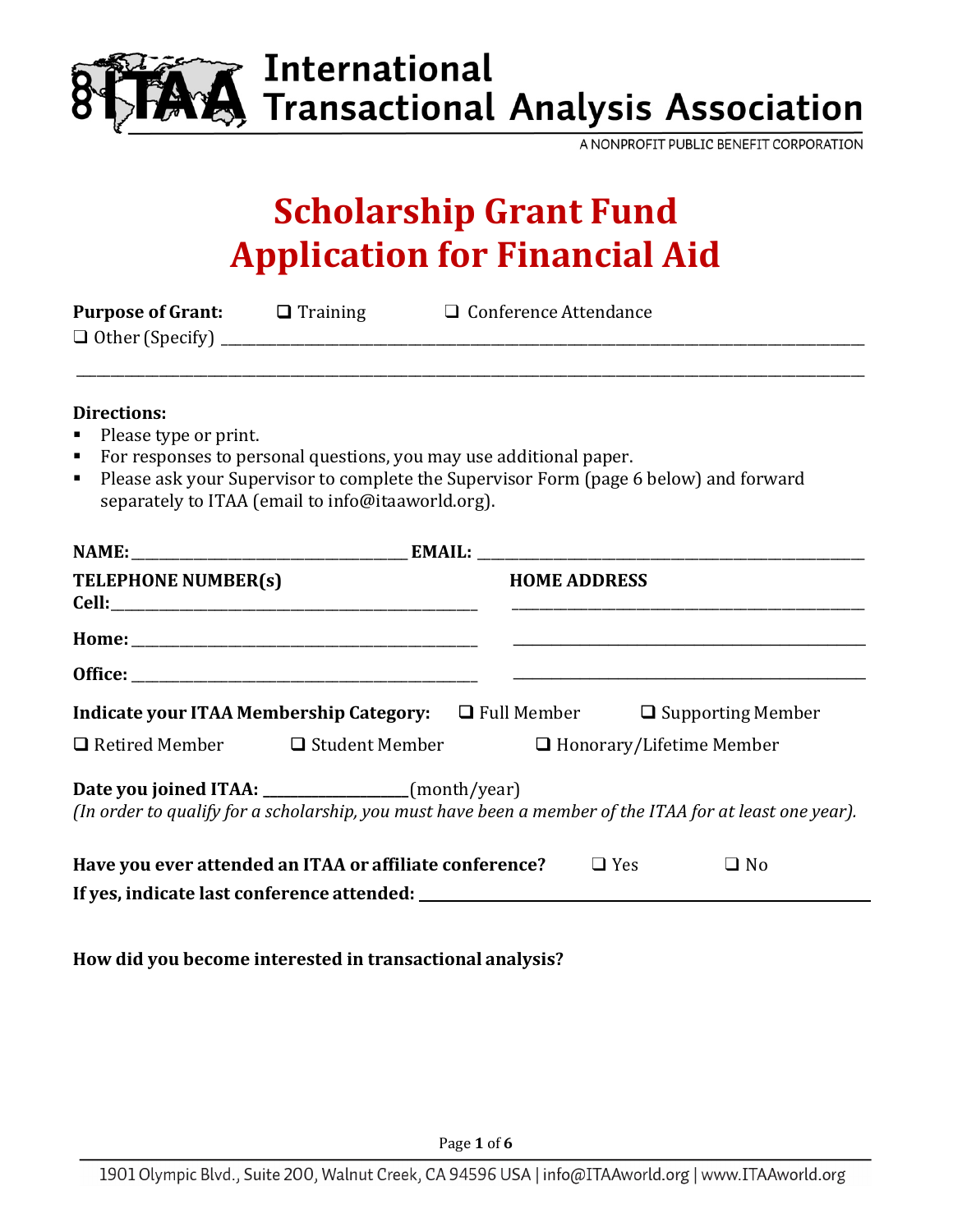**Describe your current professional setting and how you use or applyTA.**

**How will the grant be used? Identify the training program in which you will be participating. How did you decideon this program?**

How do you imagine you will be different, personally and professionally, as a result of your **participation inthis program?**

**How do you currently participate in the ITAA or affiliate organization? How do you see yourself participating inthe future as a result of acquiring advanced training?**

**Applicant's Signature:**\_\_\_\_\_\_\_\_\_\_\_\_\_\_\_\_\_\_\_\_\_\_\_\_\_\_\_\_\_\_\_\_\_\_\_\_\_\_\_\_\_\_\_\_\_\_\_\_\_\_\_\_  **Date:**\_\_\_\_\_\_\_\_\_\_\_\_\_\_\_\_\_\_\_\_\_\_\_\_\_\_\_

Page **2** of **6**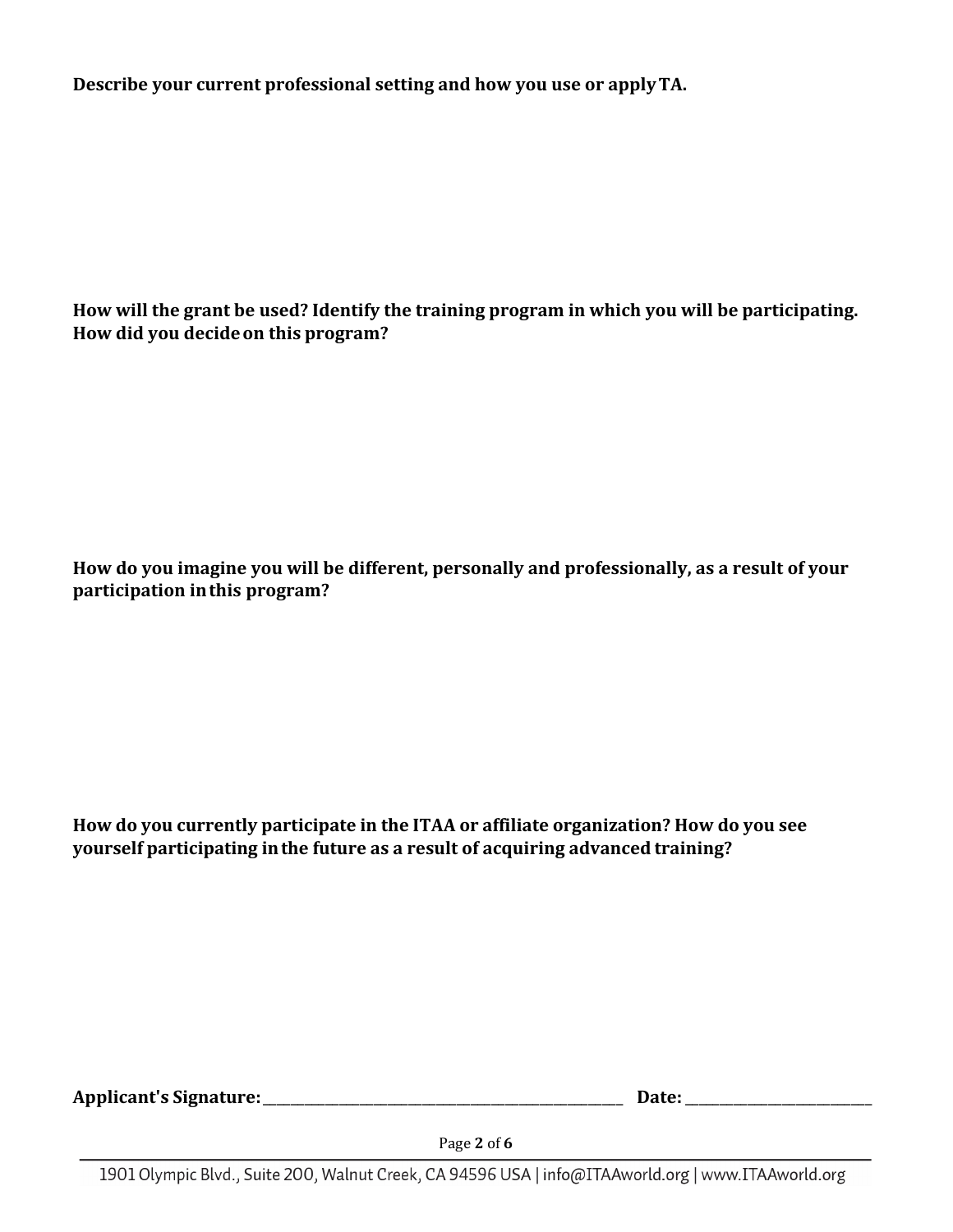### **FINANCIAL STATEMENT**

| (FIRST - MIDDLE - LAST)                                                          | (MONTH - DAY - YEAR) |
|----------------------------------------------------------------------------------|----------------------|
|                                                                                  |                      |
|                                                                                  |                      |
|                                                                                  |                      |
| Number of Dependents you count as Income Tax Exemptions: _______________________ |                      |

#### **APPLICANT'S ANNUAL INCOME & EXPENSES**

|                                                                                                                 | Year $20$ __       | <b>Year 20__</b>   | Year 20                          |
|-----------------------------------------------------------------------------------------------------------------|--------------------|--------------------|----------------------------------|
|                                                                                                                 | <b>Prior to</b>    | <b>Prior of</b>    | <b>Following</b>                 |
|                                                                                                                 | <b>Application</b> | <b>Application</b> | <b>Application</b><br>(Estimate) |
| A. Total Taxable Income                                                                                         | \$                 | \$                 | \$                               |
| <b>B. Business Expenses</b>                                                                                     | \$                 | \$                 | \$                               |
| <b>C. Adjusted Taxable Income</b> (A minus B)                                                                   | \$                 | \$                 | \$                               |
| <b>D. Nontaxable Income</b> (i.e., social security,<br>veteran benefits, welfare, alimony, child support, etc.) | \$                 | \$                 | \$                               |
| E. Spouse / Partner Income                                                                                      | \$                 | \$                 | \$                               |
| <b>F. Total Income</b>                                                                                          | \$                 | \$                 | \$                               |
| <b>G. Living Expenses</b>                                                                                       | \$                 | \$                 | \$                               |
| H. Income Tax (Federal/State)                                                                                   | \$                 | \$                 | \$                               |
| <b>I. Emergency Expenses</b>                                                                                    | \$                 | \$                 | \$                               |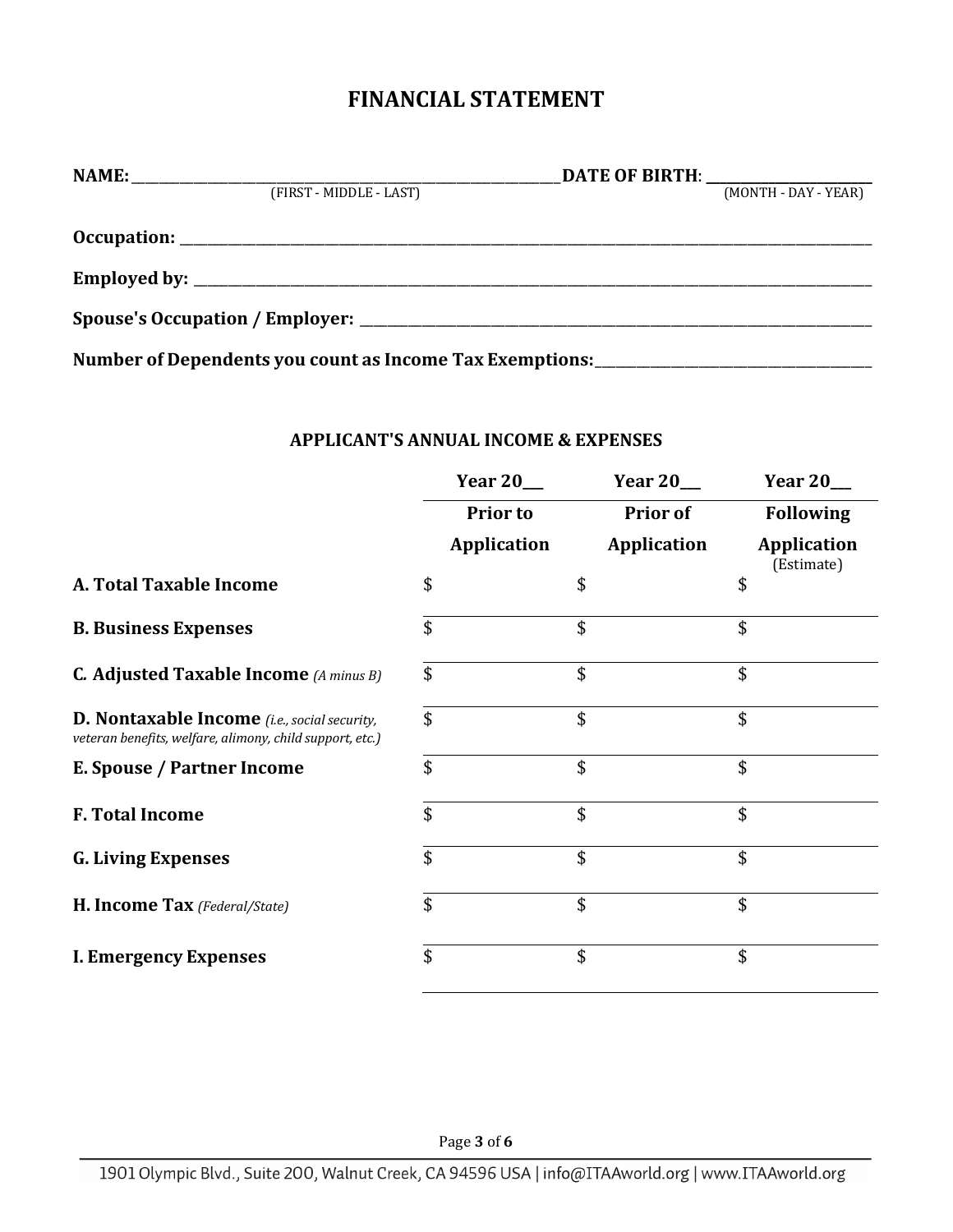#### **APPLICANT'S ASSETS AND LIABILITIES**

| <b>HOME</b> (if owned)   |                                                               |  |                                                                                                                                                                                                                                                                                    |  |  |
|--------------------------|---------------------------------------------------------------|--|------------------------------------------------------------------------------------------------------------------------------------------------------------------------------------------------------------------------------------------------------------------------------------|--|--|
|                          |                                                               |  | Year Purchased: ____________Purchase Price: \$ _______________________Current Value: \$ _______________________                                                                                                                                                                    |  |  |
|                          |                                                               |  |                                                                                                                                                                                                                                                                                    |  |  |
| <b>OTHER REAL ESTATE</b> |                                                               |  |                                                                                                                                                                                                                                                                                    |  |  |
|                          |                                                               |  | Year Purchased: ____________Purchase Price: \$ ______________________Current Value: \$ ________________________                                                                                                                                                                    |  |  |
|                          |                                                               |  |                                                                                                                                                                                                                                                                                    |  |  |
| <b>AUTOMOBILE</b>        |                                                               |  |                                                                                                                                                                                                                                                                                    |  |  |
|                          |                                                               |  |                                                                                                                                                                                                                                                                                    |  |  |
| <b>RESOURCES</b>         |                                                               |  |                                                                                                                                                                                                                                                                                    |  |  |
|                          |                                                               |  | Savings: $\frac{1}{2}$ Other: $\frac{1}{2}$ Other: $\frac{1}{2}$ Other: $\frac{1}{2}$ Other: $\frac{1}{2}$ Other: $\frac{1}{2}$ Other: $\frac{1}{2}$ Other: $\frac{1}{2}$ Other: $\frac{1}{2}$ Other: $\frac{1}{2}$ Other: $\frac{1}{2}$ Other: $\frac{1}{2}$ Other: $\frac{1}{2}$ |  |  |
|                          | (ENDOWMENTS, TRUSTS, GRANTS, SCHOLARSHIPS, INVESTMENTS, ETC.) |  |                                                                                                                                                                                                                                                                                    |  |  |
| <b>INDEBTEDNESS</b>      |                                                               |  |                                                                                                                                                                                                                                                                                    |  |  |
|                          |                                                               |  |                                                                                                                                                                                                                                                                                    |  |  |
|                          |                                                               |  |                                                                                                                                                                                                                                                                                    |  |  |
|                          | (MORTGAGE, CAR LOAN, PRIOR MEDICAL DEBTS, SCHOOL LOANS, ETC.) |  |                                                                                                                                                                                                                                                                                    |  |  |

#### **COMPLETE IF APPLYING FOR TRAINING**

#### **TOTAL TRAINING EXPENSES**

|                                              | Year 20            | Year $20$          | Year $20$                        |  |
|----------------------------------------------|--------------------|--------------------|----------------------------------|--|
|                                              | <b>Prior to</b>    | <b>Prior of</b>    | <b>Following</b>                 |  |
|                                              | <b>Application</b> | <b>Application</b> | <b>Application</b><br>(Estimate) |  |
| A. TA Training Program                       | \$                 | \$                 | \$                               |  |
| <b>B. Special Workshop Tuition</b>           | \$                 | \$                 | \$                               |  |
| <b>C. Contract Filing Fees and Exam Fees</b> | \$                 | \$                 | \$                               |  |
| <b>D. Books and Supplies</b>                 | \$                 | \$                 | \$                               |  |

Specify TA workshop or training program you wish to attend:\_\_\_\_\_\_\_\_\_\_\_\_\_\_\_\_\_\_\_\_\_\_\_\_\_\_\_\_\_\_\_\_\_\_\_\_\_\_\_\_\_\_\_\_\_

Training Grant Request: \$\_\_\_\_\_\_\_\_\_\_\_\_\_\_\_\_\_\_\_\_\_\_\_\_\_\_\_\_\_\_\_\_\_\_\_\_\_\_\_\_\_\_\_\_\_\_\_\_\_\_\_\_\_\_\_\_\_\_\_\_\_\_\_\_\_\_\_\_\_\_\_\_\_\_\_\_\_\_\_\_\_\_\_\_\_

\_\_\_\_\_\_\_\_\_\_\_\_\_\_\_\_\_\_\_\_\_\_\_\_\_\_\_\_\_\_\_\_\_\_\_\_\_\_\_\_\_\_\_\_\_\_\_\_\_\_\_\_\_\_\_\_\_\_\_\_\_\_\_\_\_\_\_\_\_\_\_\_\_\_\_\_\_\_\_\_\_\_\_\_\_\_\_\_\_\_\_\_\_\_\_\_\_\_\_\_\_\_\_\_\_\_\_\_\_\_\_\_\_\_\_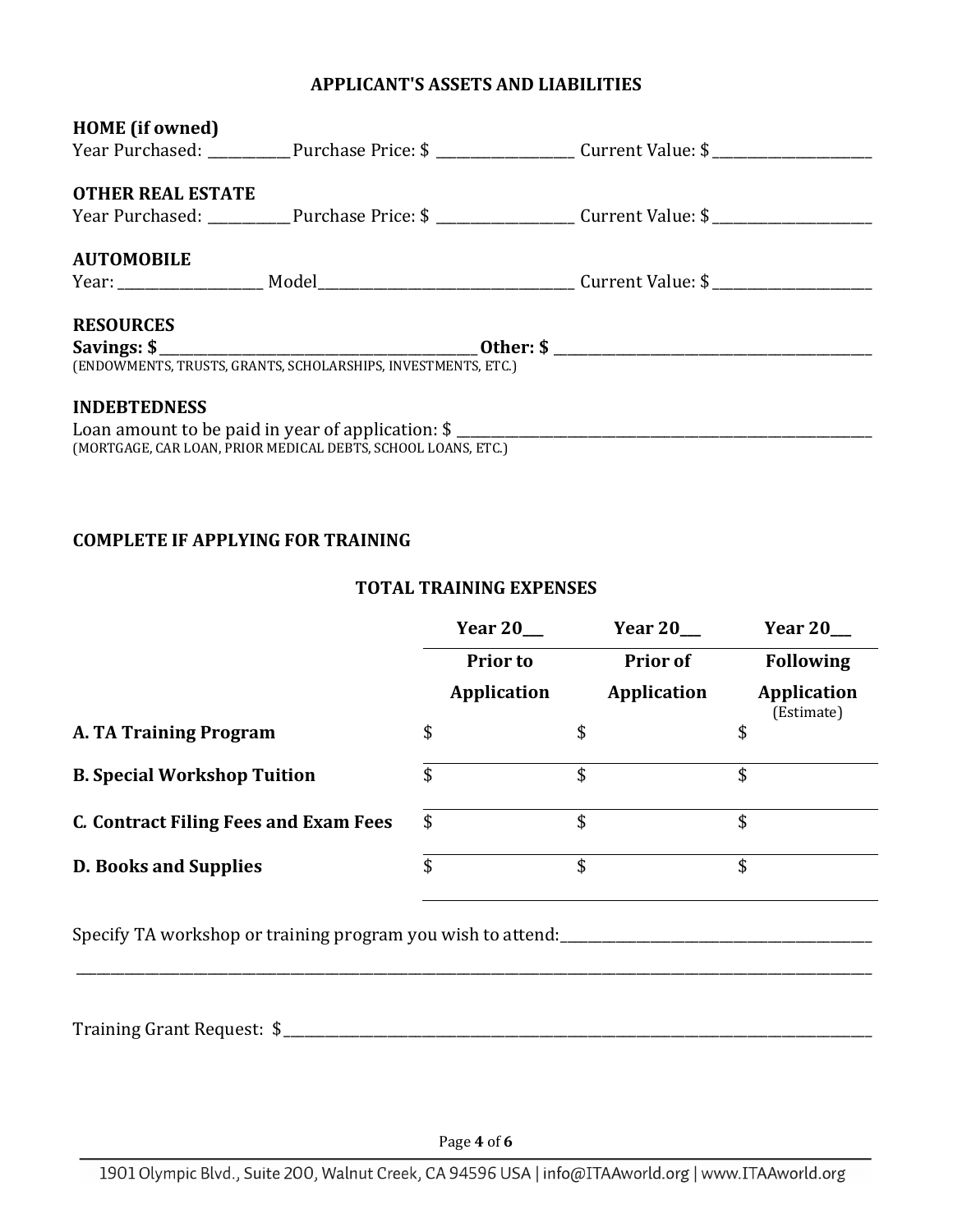#### **COMPLETE IF APPLYING FOR CONFERENCE FEE GRANT**

Specify conference you wish to attend:\_\_\_\_\_\_\_\_\_\_\_\_\_\_\_\_\_\_\_\_\_\_\_\_\_\_\_\_\_\_\_\_\_\_\_\_\_\_\_\_\_\_\_\_\_\_\_\_\_\_\_\_\_\_\_\_\_\_\_\_\_\_\_\_\_\_\_\_\_\_\_

Purpose for attending conference: \_\_\_\_\_\_\_\_\_\_\_\_\_\_\_\_\_\_\_\_\_\_\_\_\_\_\_\_\_\_\_\_\_\_\_\_\_\_\_\_\_\_\_\_\_\_\_\_\_\_\_\_\_\_\_\_\_\_\_\_\_\_\_\_\_\_\_\_\_\_\_\_\_\_\_\_

Registration Fee: \$\_\_\_\_\_\_\_\_\_\_\_\_\_\_\_\_\_\_\_\_\_\_\_\_\_\_\_\_\_\_\_\_\_\_\_\_\_\_\_\_\_\_\_\_\_\_\_\_\_\_\_\_\_\_\_\_\_\_\_\_\_\_\_\_\_\_\_\_\_\_\_\_\_\_\_\_\_\_\_\_\_\_\_\_\_\_\_\_\_\_\_\_\_\_

**Total Grant Requested: \$\_\_\_\_\_\_\_\_\_\_\_\_\_\_\_\_\_\_\_\_\_\_\_\_\_\_\_\_\_\_\_\_\_\_\_\_\_\_\_\_\_\_\_\_\_\_\_\_\_\_\_\_\_\_\_\_\_\_\_\_\_\_\_\_\_\_\_\_\_\_\_\_\_**

**Total Grant =** Training Grant + Registration Fee Grant + Membership Fee Grant

**Please Note:** The Total Grant Requested may not exceed \$1200 per year with a maximum grant of \$3600 over a 3-year period.

#### **APPLICANT CERTIFICATION**

"I certify that all information I have provided in this application is true and correct as of the date set forth opposite my signature."

| <b>Applicant's Signature:</b> | Date |
|-------------------------------|------|
|                               |      |